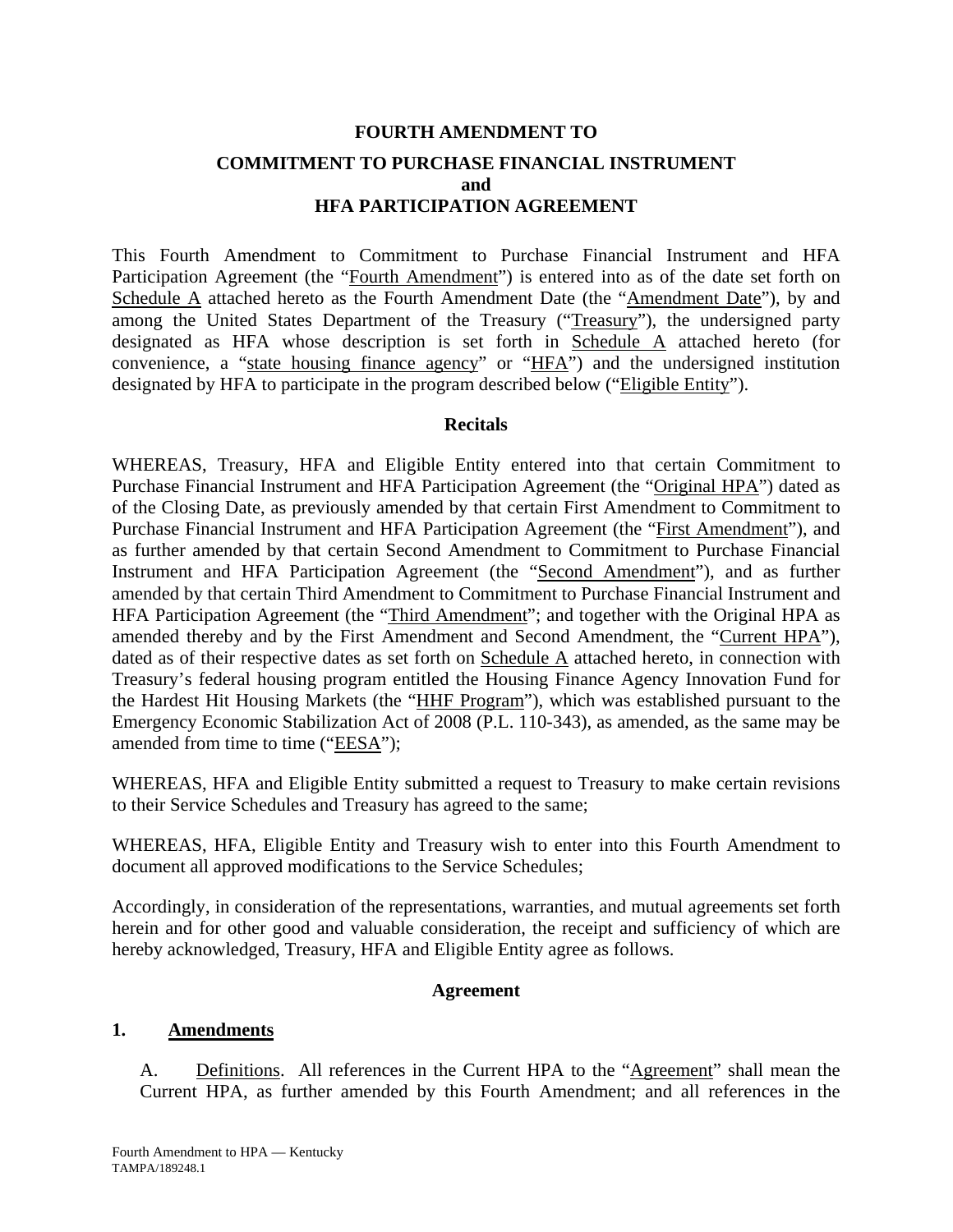Current HPA to Schedules A or B shall mean the Schedules A or B attached to this Fourth Amendment. All references herein to the "HPA" shall mean the Current HPA, as further amended by this Fourth Amendment.

B. Schedule A. Schedule A attached to the Current HPA is hereby deleted in its entirety and replaced with Schedule A attached to this Fourth Amendment.

C. Schedule B. Schedule B attached to the Current HPA is hereby deleted in its entirety and replaced with Schedule B attached to this Fourth Amendment.

# **2. Representations, Warranties and Covenants**

A. HFA and Eligible Entity. HFA and Eligible Entity, each for itself, make the following representations, warranties and covenants to Treasury and the truth and accuracy of such representations and warranties and compliance with and performance of such covenants are continuing obligations of HFA and Eligible Entity, each as to itself. In the event that any of the representations or warranties made herein cease to be true and correct or HFA or Eligible Entity breaches any of its covenants made herein, HFA or Eligible Entity, as the case may be, agrees to notify Treasury immediately and the same shall constitute an Event of Default under the HPA.

(1) HFA and Eligible Entity each hereby certifies, represents and warrants as of the date hereof that each of the representations and warranties of HFA or Eligible Entity, as applicable, contained in the HPA are true, correct, accurate and complete in all material respects as of the date hereof. All covenants of HFA or Eligible Entity, as applicable, contained in the HPA shall remain in full force and effect and neither HFA, nor Eligible Entity is in breach of any such covenant.

(2) Eligible Entity has the full corporate power and authority to enter into, execute, and deliver this Fourth Amendment and any other closing documentation delivered to Treasury in connection with this Fourth Amendment, and to perform its obligations hereunder and thereunder.

(3) HFA has the full legal power and authority to enter into, execute, and deliver this Fourth Amendment and any other closing documentation delivered to Treasury in connection with this Fourth Amendment, and to perform its obligations hereunder and thereunder.

## **3. Miscellaneous**

A. The recitals set forth at the beginning of this Fourth Amendment are true and accurate and are incorporated herein by this reference.

B. Capitalized terms used but not defined herein shall have the meanings ascribed to them in the HPA.

C. Any provision of the HPA that is determined to be prohibited or unenforceable in any jurisdiction shall, as to such jurisdiction, be ineffective to the extent of such prohibition or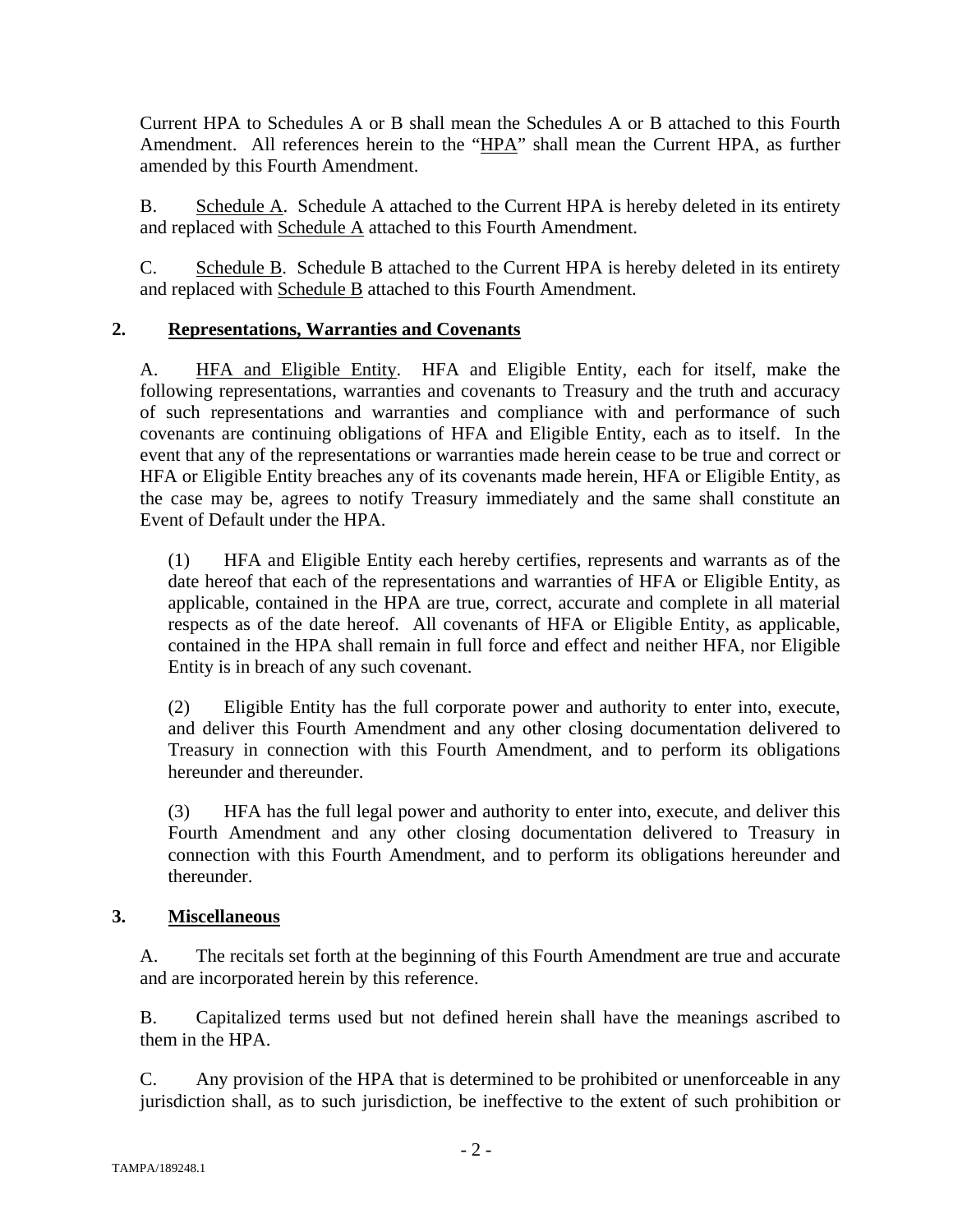unenforceability without invalidating the remaining provisions of the HPA, and no such prohibition or unenforceability in any jurisdiction shall invalidate such provision in any other jurisdiction.

D. This Fourth Amendment may be executed in two or more counterparts (and by different parties on separate counterparts), each of which shall be deemed an original, but all of which together shall constitute one and the same instrument. Facsimile or electronic copies of this Fourth Amendment shall be treated as originals for all purposes.

## [SIGNATURE PAGE FOLLOWS; REMAINDER OF PAGE INTENTIONALLY LEFT BLANK]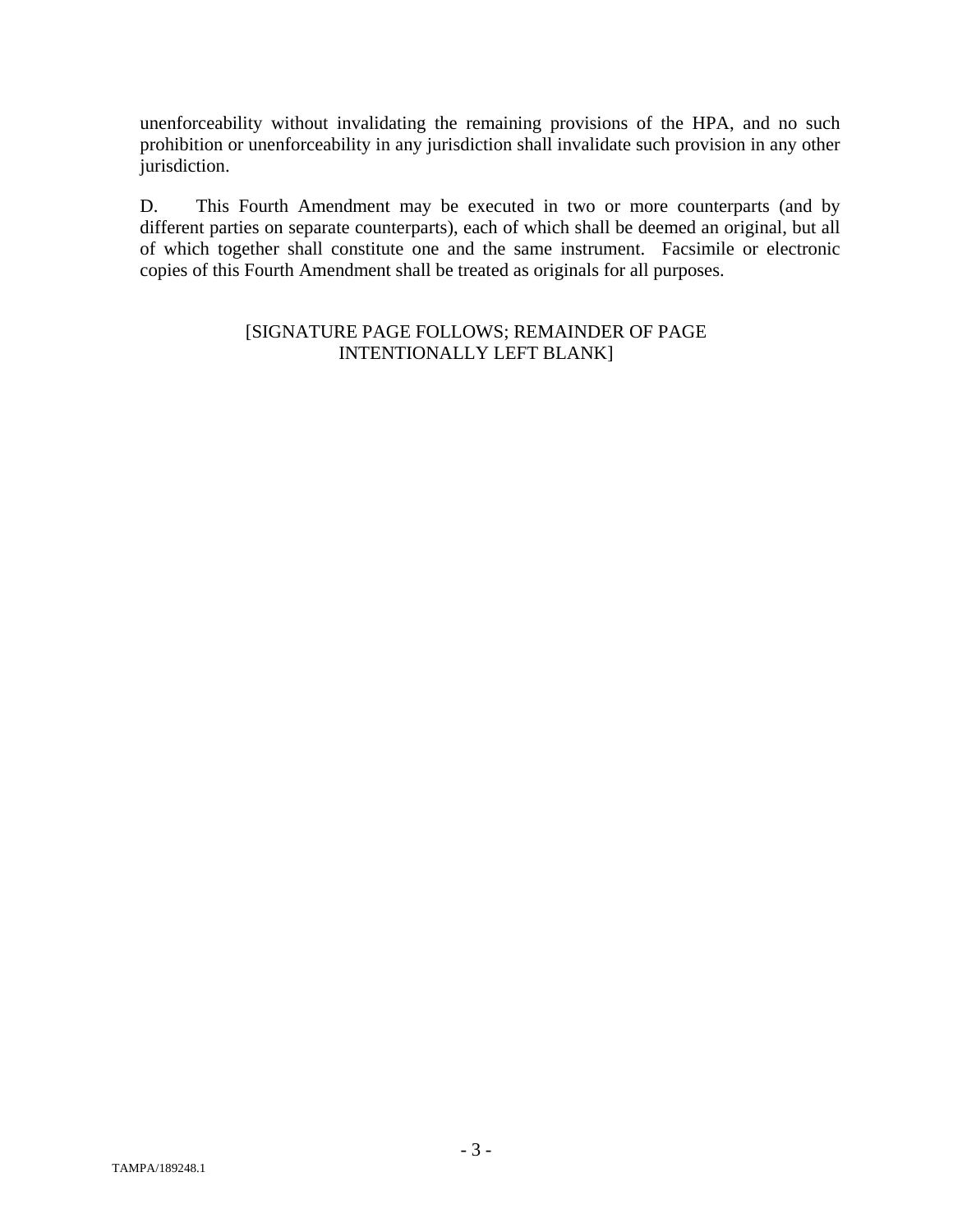**In Witness Whereof**, HFA, Eligible Entity and Treasury by their duly authorized officials hereby execute and deliver this Fourth Amendment to Commitment to Purchase Financial Instrument and HFA Participation Agreement as of the Amendment Date.

## **HFA**: **TREASURY**:

KENTUCKY HOUSING CORPORATION UNITED STATES DEPARTMENT OF THE **TREASURY** 

By:  $/s/Richard L. McQuady$  By: Name: Richard L. McQuady Name: Timothy G. Massad Title: Chief Executive Officer Title: Assistant Secretary for

Financial Stability

## **ELIGIBLE ENTITY**:

KENTUCKY HOUSING CORPORATION

By: /s/ Richard L. McQuady  $\overline{\phantom{a}}$ Name: Richard L. McQuady Title: Chief Executive Officer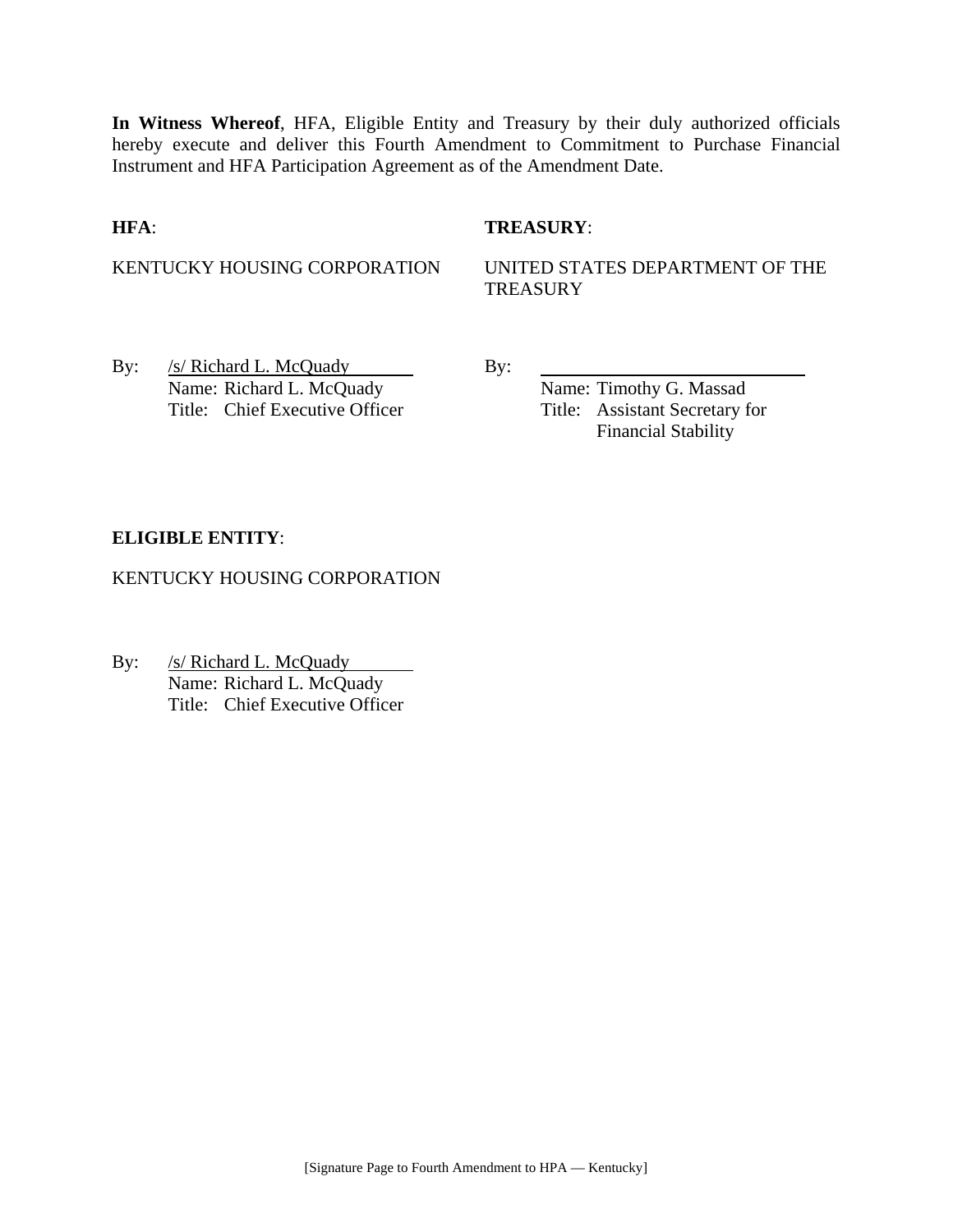In Witness Whereof, HFA, Eligible Entity and Treasury by their duly authorized officials hereby execute and deliver this Fourth Amendment to Commitment to Purchase Financial Instrument and HFA Participation Agreement as of the Amendment Date.

#### HFA:

#### **TREASURY:**

KENTUCKY HOUSING CORPORATION

UNITED STATES DEPARTMENT OF THE **TREASURY** 

By:

Name: Richard L. McQuady Title: Chief Executive Officer

By:

Name: Timothy G. Massad Title: Assistant Secretary for Financial Stability

#### **ELIGIBLE ENTITY:**

KENTUCKY HOUSING CORPORATION

By:

Name: Richard L. McQuady Title: Chief Executive Officer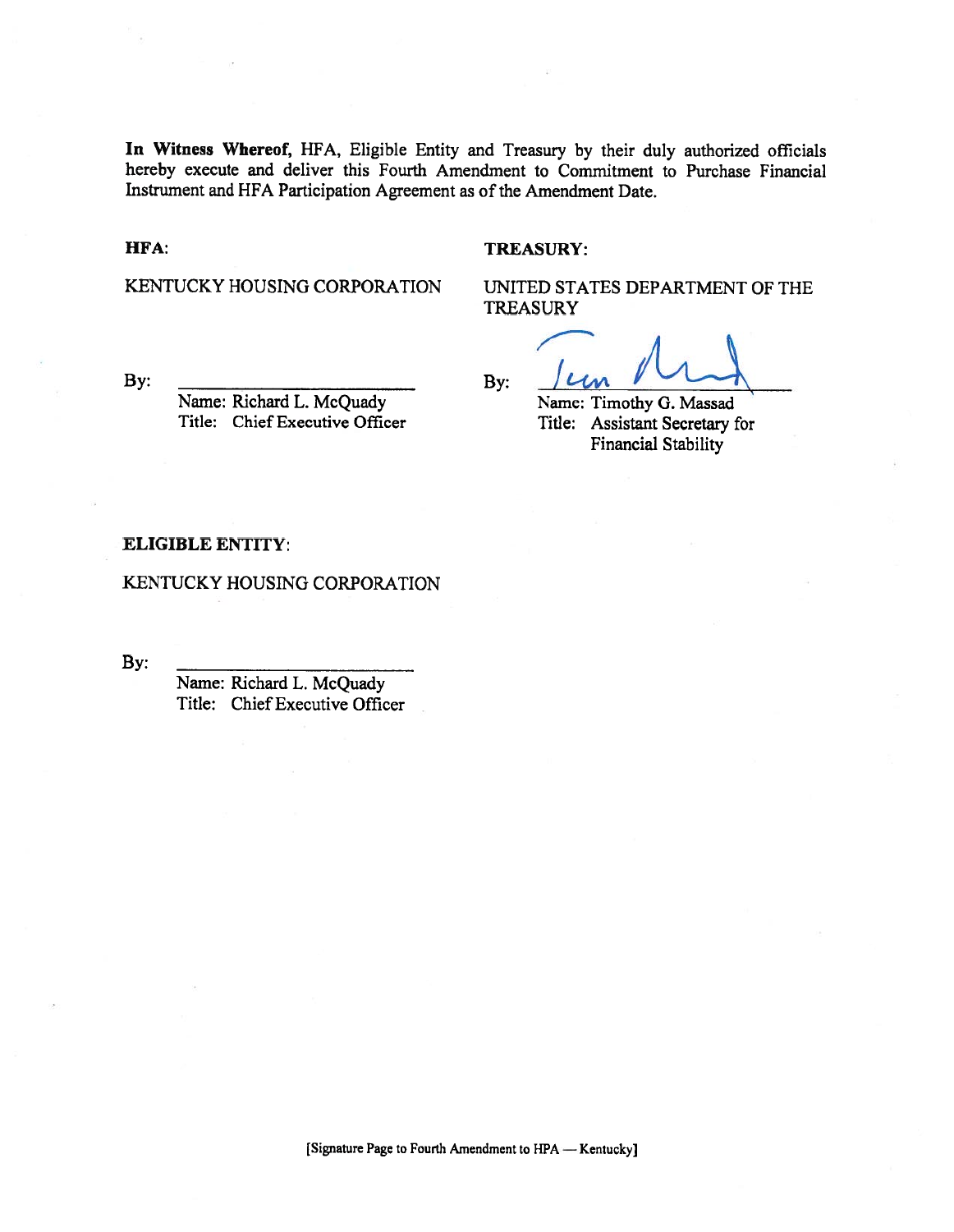# **EXHIBITS AND SCHEDULES**

Schedule A Basic Information

Schedule B Service Schedules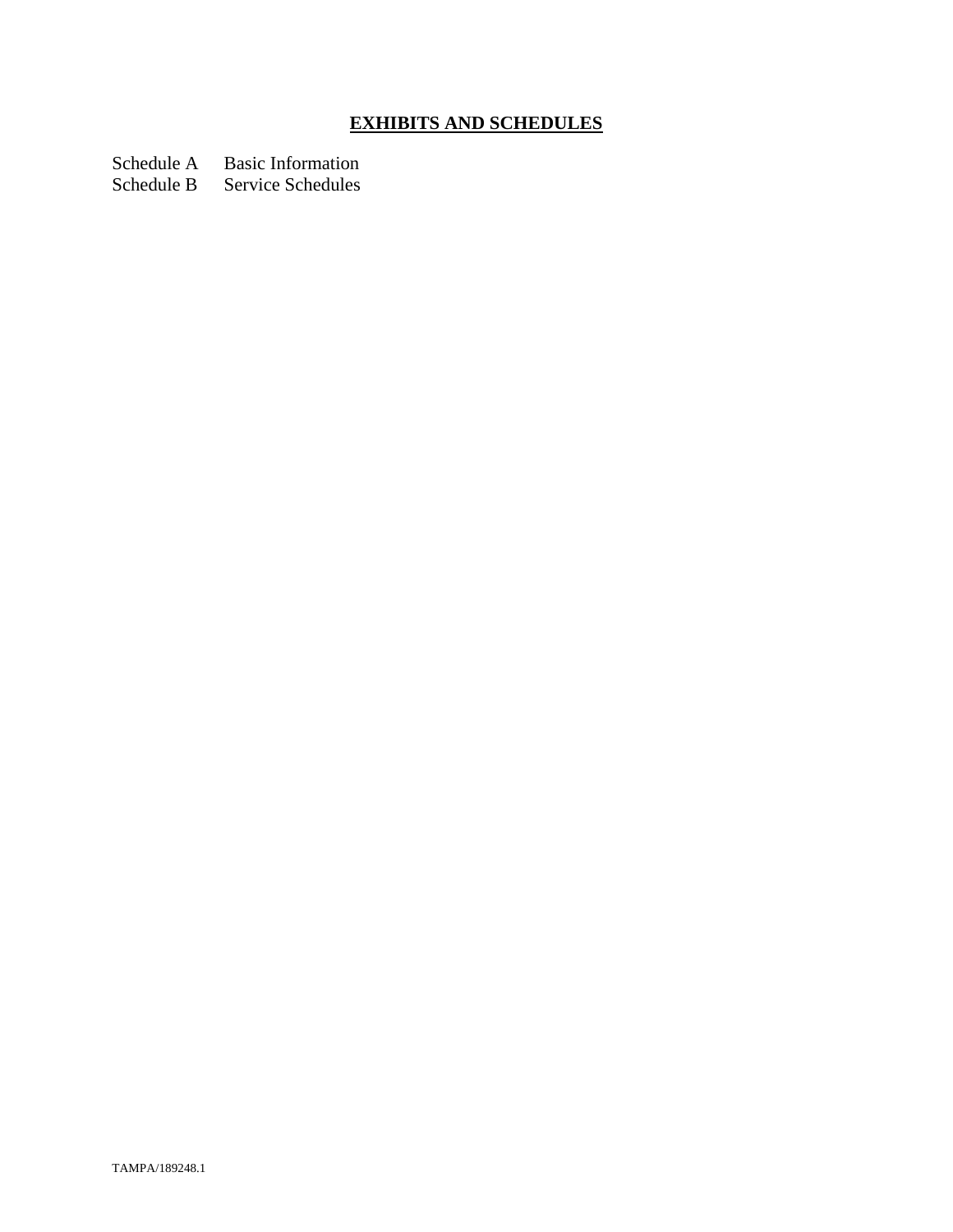## **SCHEDULE A**

# **BASIC INFORMATION**

| Eligible Entity Information:            |                                                   |
|-----------------------------------------|---------------------------------------------------|
| Name of the Eligible Entity:            | Kentucky Housing Corporation <sup>1</sup>         |
|                                         |                                                   |
| Corporate or other organizational form: | independent, <i>de jure</i> Municipal Corporation |
|                                         |                                                   |
| Jurisdiction of organization:           | Kentucky                                          |
|                                         |                                                   |
| Notice Information:                     |                                                   |
|                                         |                                                   |

| <b>HFA</b> Information:<br>Name of HFA:                                             | Kentucky Housing Corporation <sup>1</sup>          |
|-------------------------------------------------------------------------------------|----------------------------------------------------|
| Organizational form:                                                                | independent, <i>de jure</i> Municipal Corporation  |
| Date of Application:                                                                | September 1, 2010                                  |
| Date of Action Plan:                                                                | September 1, 2010                                  |
| Notice Information:                                                                 | Same as notice information for Eligible<br>Entity. |
| <b>Program Participation Cap:</b>                                                   | \$148,901,875.00                                   |
| Portion of Program Participation Cap<br>Representing Original HHF Funds:            | N/A                                                |
| Portion of Program Participation Cap<br><b>Representing Unemployment HHF Funds:</b> | \$55,588,050.00                                    |
| Permitted Expenses:                                                                 | \$15,351,875.00                                    |
|                                                                                     |                                                    |

<sup>1</sup> References in the Agreement to the term "HFA" shall mean the Kentucky Housing Corporation ("KHC") in its capacity as HFA as such term is used in the Agreement; and references in the Agreement to the term "Eligible Entity" shall mean KHC, in its capacity as Eligible Entity as such term is used in the Agreement.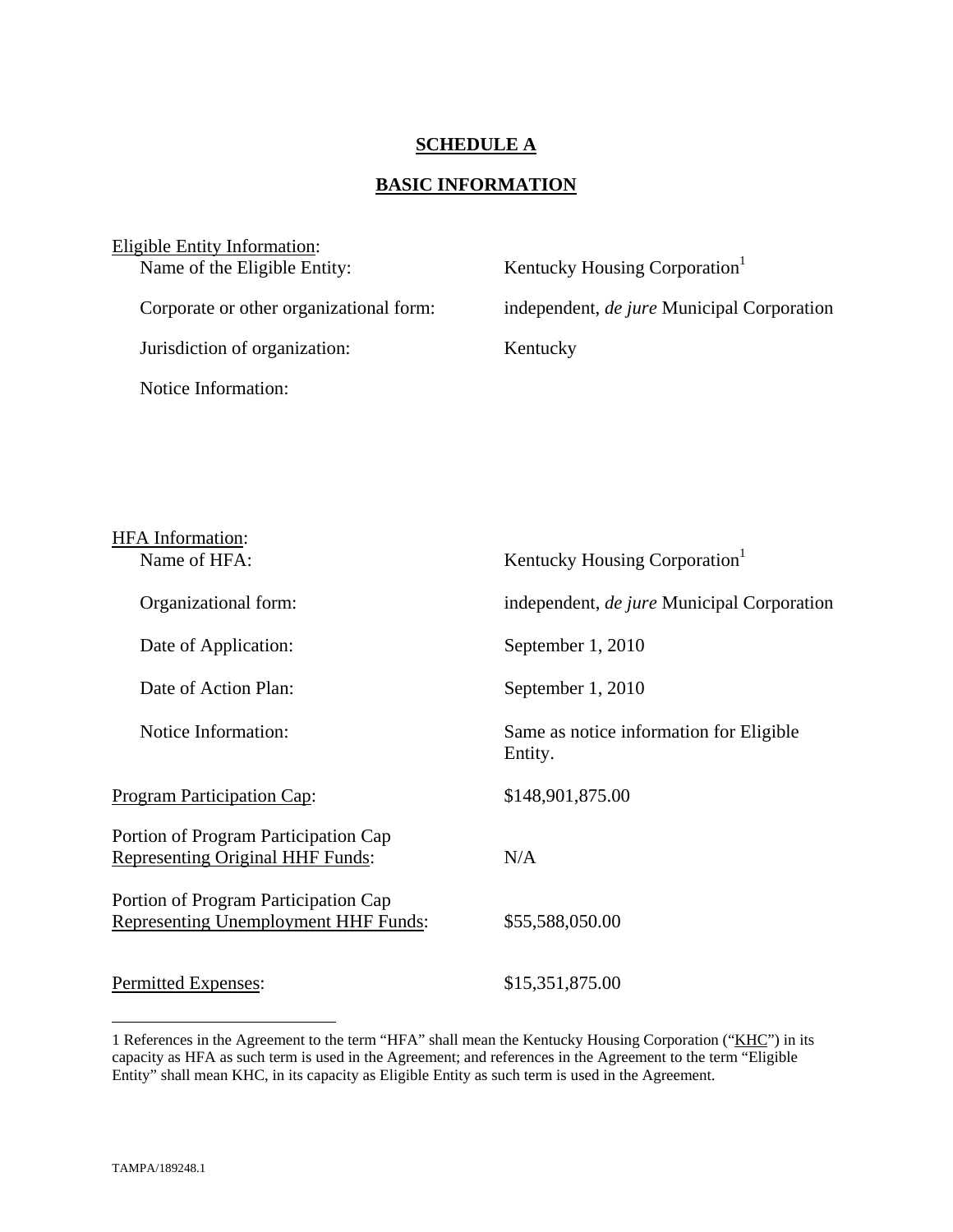| Closing Date:                                          | September 23, 2010                                                      |
|--------------------------------------------------------|-------------------------------------------------------------------------|
| <b>First Amendment Date:</b>                           | September 29, 2010                                                      |
| <b>Second Amendment Date:</b>                          | December 16, 2010                                                       |
| Third Amendment Date:                                  | March 31, 2011                                                          |
| <b>Fourth Amendment Date:</b>                          | September 28, 2011                                                      |
| <b>Eligible Entity Depository Account Information:</b> | See account information<br>Depository Account C<br>hetween Treasury and |

In set forth in the Control Agreement between Treasury and Eligible Entity regarding the HHF Program.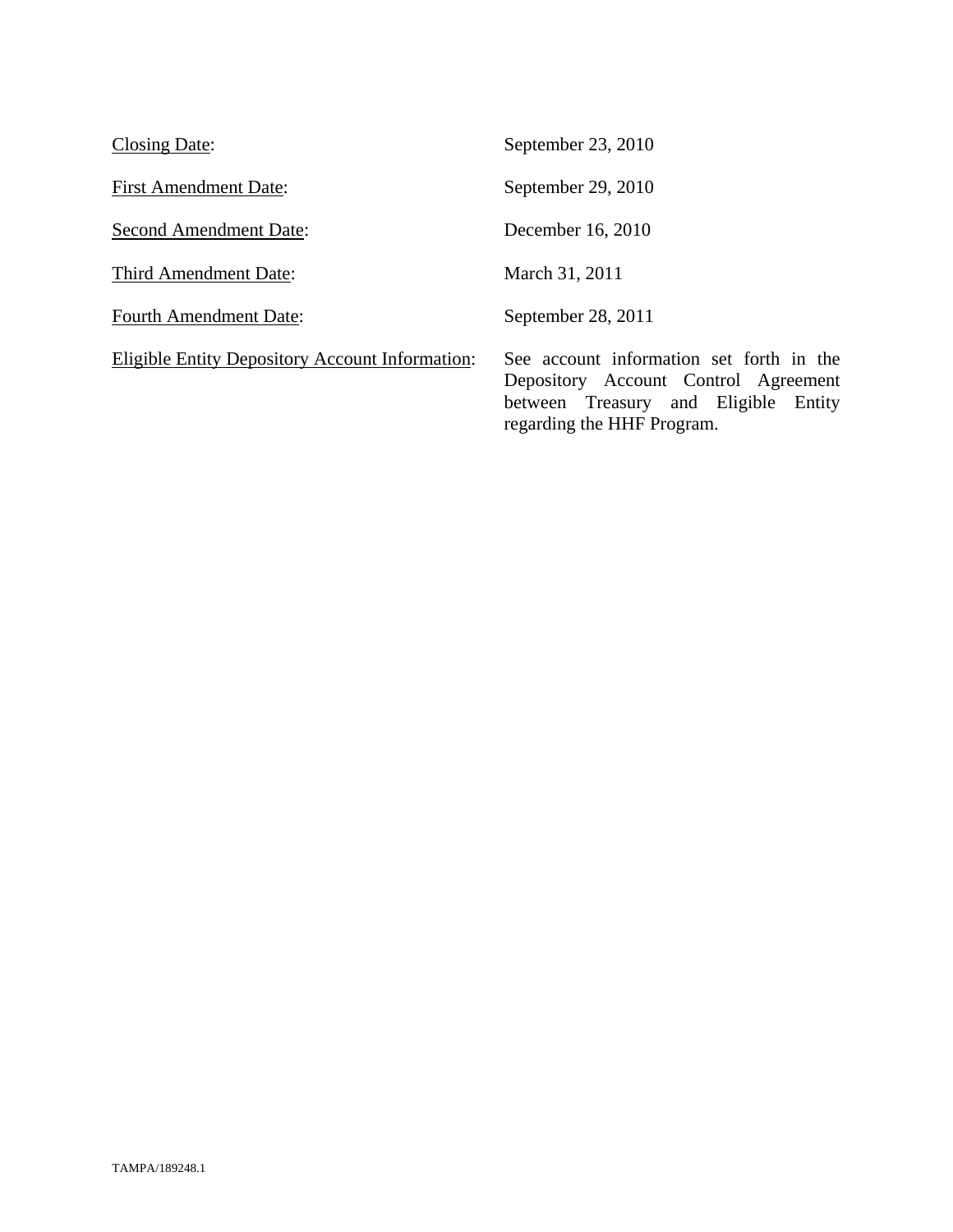# **SCHEDULE B**

## **SERVICE SCHEDULES**

The Service Schedules attached as Schedule B to the Current HPA are hereby deleted in their entirety and replaced with the attached Service Schedules (numbered sequentially as Service Schedule B-1, Service Schedule B-2, et. seq.), which collectively comprise Schedule B to the HPA.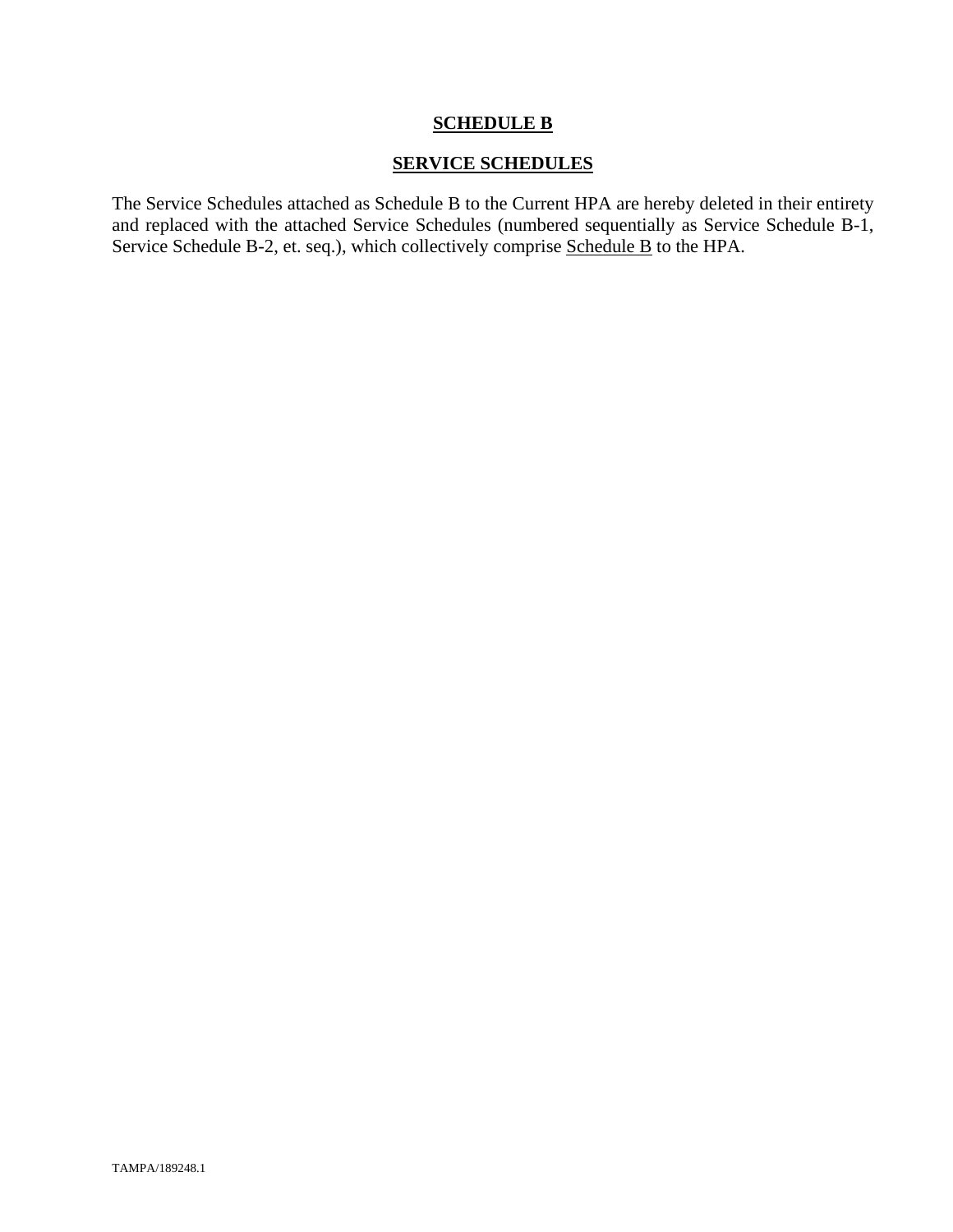# **SERVICE SCHEDULE B-1**

# **KENTUCKY HOUSING CORPORATION KENTUCKY UNEMPLOYMENT BRIDGE PROGRAM**

# **Summary Guidelines**

| 1. | <b>Program Overview</b>                    | The Kentucky Housing Corporation's (KHC) Kentucky<br>Unemployment Bridge Program (UBP) will provide funds to<br>lenders and servicers on behalf of qualified homeowners who<br>are delinquent on their mortgage payments or anticipate default<br>due to unemployment or substantial underemployment (loss of<br>income). Maximum assistance per household is set at \$25,000.<br>There is a time limit of 12 months for households to utilize the<br>assistance – assistance ends at the earlier to occur of 12 months<br>from the loan closing or receipt of \$25,000 in assistance, so long<br>as other conditions of eligibility are met and continue. Funds<br>will be available on a first-come/first-served basis.<br>Borrowers will enter the UBP through the statewide<br>Homeownership Protection Center operated by KHC.<br>Applications will be processed by housing counseling agencies<br>who will return the application to KHC for final underwriting,<br>loan closing, disbursements and loan servicing. Borrowers will<br>not be required to make any portion of the monthly payment. If<br>a household qualifies for the UBP, program funds will be used<br>for 100 percent of the monthly payment and up to $$7,500$ in<br>reinstatement fees to include homeowner's delinquent balance<br>late fees, penalty interest, taxes, insurance and protective<br>advances. |
|----|--------------------------------------------|------------------------------------------------------------------------------------------------------------------------------------------------------------------------------------------------------------------------------------------------------------------------------------------------------------------------------------------------------------------------------------------------------------------------------------------------------------------------------------------------------------------------------------------------------------------------------------------------------------------------------------------------------------------------------------------------------------------------------------------------------------------------------------------------------------------------------------------------------------------------------------------------------------------------------------------------------------------------------------------------------------------------------------------------------------------------------------------------------------------------------------------------------------------------------------------------------------------------------------------------------------------------------------------------------------------------------------------------------------------------------------------|
| 2. | <b>Program Goals</b>                       | To prevent avoidable foreclosure for homeowners who have<br>experienced loss of income due to unemployment or substantial<br>underemployment by providing funds to reinstate, pay the<br>household's mortgage payments during the period of<br>unemployment/underemployment and for two months after re-<br>employment, if needed, up to the maximum dollar threshold for<br>assistance of \$25,000.                                                                                                                                                                                                                                                                                                                                                                                                                                                                                                                                                                                                                                                                                                                                                                                                                                                                                                                                                                                     |
| 3. | <b>Target Population /</b><br><b>Areas</b> | The UBP will be available statewide. No specific population is<br>targeted. During the first 12 months of the UBP, \$10,000,000<br>will be set aside to serve rural counties.                                                                                                                                                                                                                                                                                                                                                                                                                                                                                                                                                                                                                                                                                                                                                                                                                                                                                                                                                                                                                                                                                                                                                                                                            |
| 4. | <b>Total Allocation</b>                    | \$133,550,000.00                                                                                                                                                                                                                                                                                                                                                                                                                                                                                                                                                                                                                                                                                                                                                                                                                                                                                                                                                                                                                                                                                                                                                                                                                                                                                                                                                                         |
|    | (Excluding                                 |                                                                                                                                                                                                                                                                                                                                                                                                                                                                                                                                                                                                                                                                                                                                                                                                                                                                                                                                                                                                                                                                                                                                                                                                                                                                                                                                                                                          |
|    | <b>Administrative</b>                      |                                                                                                                                                                                                                                                                                                                                                                                                                                                                                                                                                                                                                                                                                                                                                                                                                                                                                                                                                                                                                                                                                                                                                                                                                                                                                                                                                                                          |
|    | <b>Expenses</b> )                          |                                                                                                                                                                                                                                                                                                                                                                                                                                                                                                                                                                                                                                                                                                                                                                                                                                                                                                                                                                                                                                                                                                                                                                                                                                                                                                                                                                                          |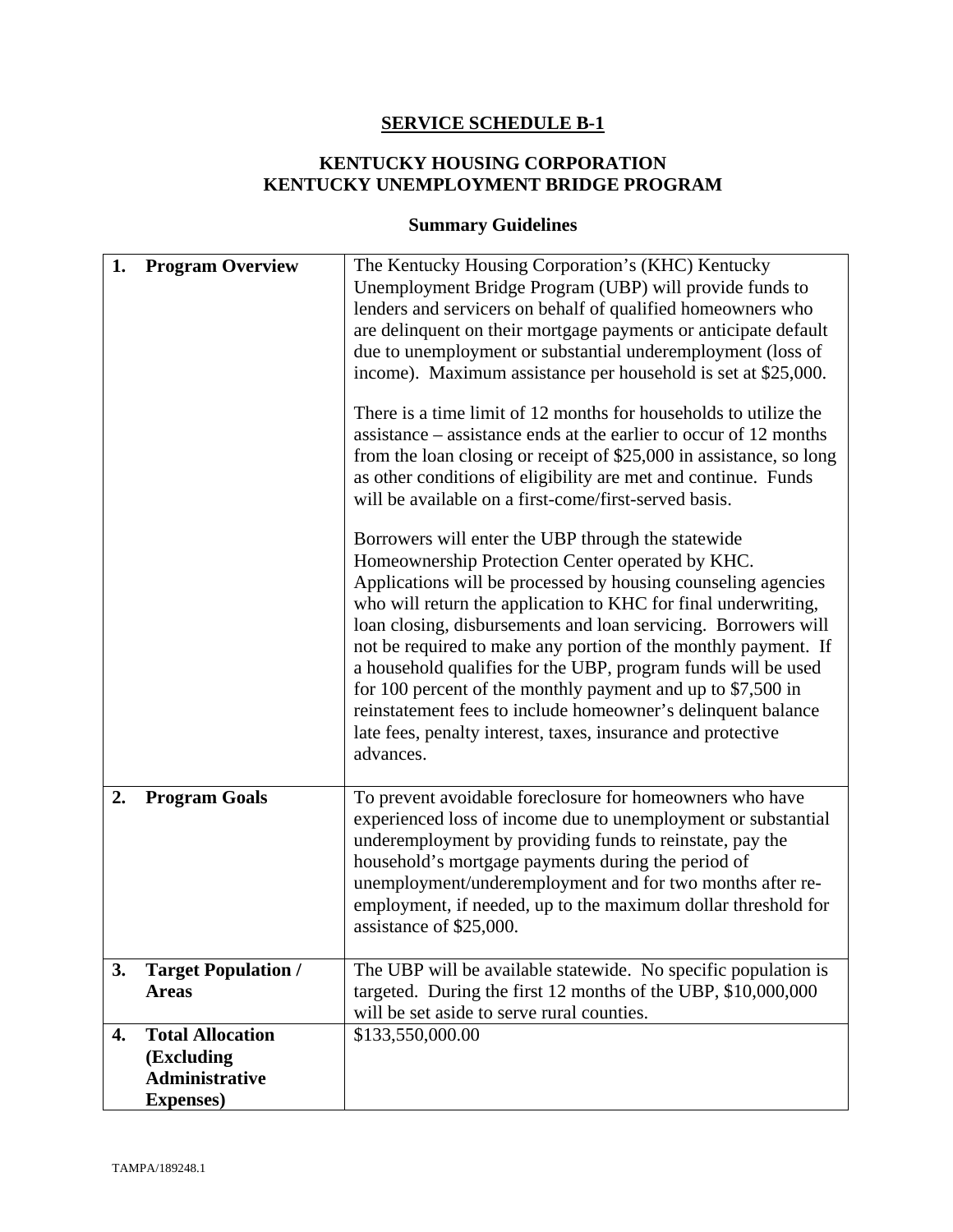| 5. | <b>Borrower Eligibility</b><br>Criteria               | All borrowers must submit a hardship affidavit documenting<br>inability to pay their mortgage.                                                                                                                                                                                                                                                                          |  |
|----|-------------------------------------------------------|-------------------------------------------------------------------------------------------------------------------------------------------------------------------------------------------------------------------------------------------------------------------------------------------------------------------------------------------------------------------------|--|
|    |                                                       | Housing counselors and KHC will determine eligibility for the<br>UBP. Eligible households must meet ALL of the following<br>requirements:                                                                                                                                                                                                                               |  |
|    |                                                       | The homeowners must be legal U.S. residents.                                                                                                                                                                                                                                                                                                                            |  |
|    |                                                       | The financial hardship must be loss of employment<br>income.                                                                                                                                                                                                                                                                                                            |  |
|    |                                                       | Monthly payment of principal, interest, taxes and<br>$\bullet$<br>insurance (PITI) including both first and second lien<br>mortgages must exceed 31 percent of the borrower's<br>monthly gross income at time of application for the HHF<br>funds, including any unemployment benefits, or the<br>homeowner must be experiencing at least a 15%<br>reduction in income. |  |
|    |                                                       | The homeowner's cash reserves cannot exceed six<br>$\bullet$<br>months, excluding retirement. For purposes of the UBP,<br>"cash reserves" is defined as non-retirement liquid assets<br>sufficient to pay the household's PITI for their home<br>mortgage(s).                                                                                                           |  |
|    |                                                       | The homeowner must be experiencing a financial<br>$\bullet$<br>hardship due to involuntary loss or reduction in<br>homeowner's income documented by an executed<br>hardship affidavit.                                                                                                                                                                                  |  |
|    |                                                       | The homeowner must contact KHC or their counselor if<br>$\bullet$<br>there is a change in income or employment during the 12<br>months of UBP participation.                                                                                                                                                                                                            |  |
| 6. | <b>Property / Loan</b><br><b>Eligibility Criteria</b> | Property/Loan Eligibility Requirements:                                                                                                                                                                                                                                                                                                                                 |  |
|    |                                                       | Owner-occupied primary residence located in Kentucky.                                                                                                                                                                                                                                                                                                                   |  |
|    |                                                       | Existing single-family homes or condominiums (attached<br>$\bullet$<br>or detached) and manufactured or mobile homes on<br>foundations permanently affixed to real estate owned by<br>the borrower.                                                                                                                                                                     |  |
| 7. | <b>Program Exclusions</b>                             | A household is not eligible for the UBP if:                                                                                                                                                                                                                                                                                                                             |  |
|    |                                                       | Borrower's total unpaid principal balances exceed<br>\$275,000, including first and second mortgages                                                                                                                                                                                                                                                                    |  |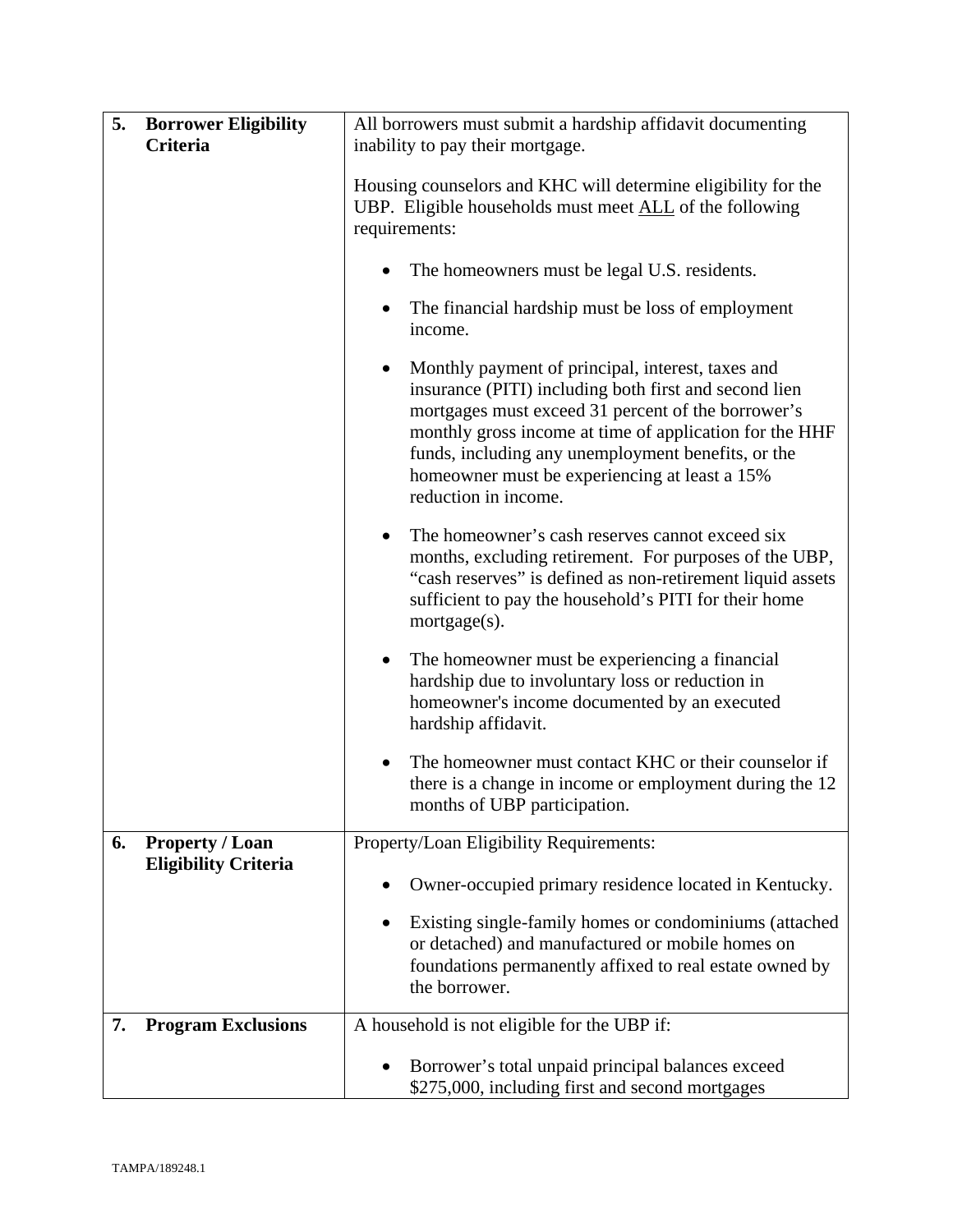|                                          | combined.                                                                                                                                                                                                                                                                                                                                                            |
|------------------------------------------|----------------------------------------------------------------------------------------------------------------------------------------------------------------------------------------------------------------------------------------------------------------------------------------------------------------------------------------------------------------------|
|                                          | Borrower owns other residential property.                                                                                                                                                                                                                                                                                                                            |
|                                          | Borrower's hardship is a result of voluntary resignation<br>$\bullet$<br>of employment or voluntary reduction in hours or<br>income.                                                                                                                                                                                                                                 |
|                                          | Borrower's application is for a second home or<br>$\bullet$<br>investment properties.                                                                                                                                                                                                                                                                                |
|                                          | Borrower does not occupy the property as its primary<br>٠<br>residence.                                                                                                                                                                                                                                                                                              |
|                                          | Borrower's present household income is sufficient to pay<br>$\bullet$<br>mortgage expenses (mortgage payment does not exceed<br>31 percent of gross income) or the Borrower has not<br>experienced at least a 15 percent reduction in income.                                                                                                                        |
|                                          | The UBP will not fund job training costs.                                                                                                                                                                                                                                                                                                                            |
| <b>Structure of Assistance</b><br>8.     | All assistance will be structured as a 0% interest, non-<br>amortizing, forgivable, nonrecourse loan, secured by a junior<br>lien on the property, which will be forgiven 20 percent each year<br>over five years.                                                                                                                                                   |
|                                          | The loan will only be repayable if the borrower sells the<br>property before the period expires and there is sufficient equity<br>to pay the loan.                                                                                                                                                                                                                   |
|                                          | All funds returned to the UBP may be recycled until December<br>31, 2017, thereafter they will be returned to Treasury.                                                                                                                                                                                                                                              |
| <b>Per Household</b><br>9.<br>Assistance | Estimated Median - \$9,600<br>Maximum Assistance - \$25,000                                                                                                                                                                                                                                                                                                          |
| 10. Duration of Assistance               | Payment of assistance will end on the first to occur of: (1) 12<br>months from assistance loan closing date, (2) two months after<br>re-employment, (3) the expenditure of the maximum amount of<br>assistance $(\$25,000)$ or $(4)$ the household no longer complies<br>with other required program provisions.                                                     |
|                                          | In the case of a new qualifying event of unemployment or<br>underemployment, the household may re-apply for assistance.<br>Provided, however that new assistance will be made available<br>only to the extent assistance is available, up to the maximum<br>total assistance for the household and the maximum time period<br>for assistance has not been exhausted. |